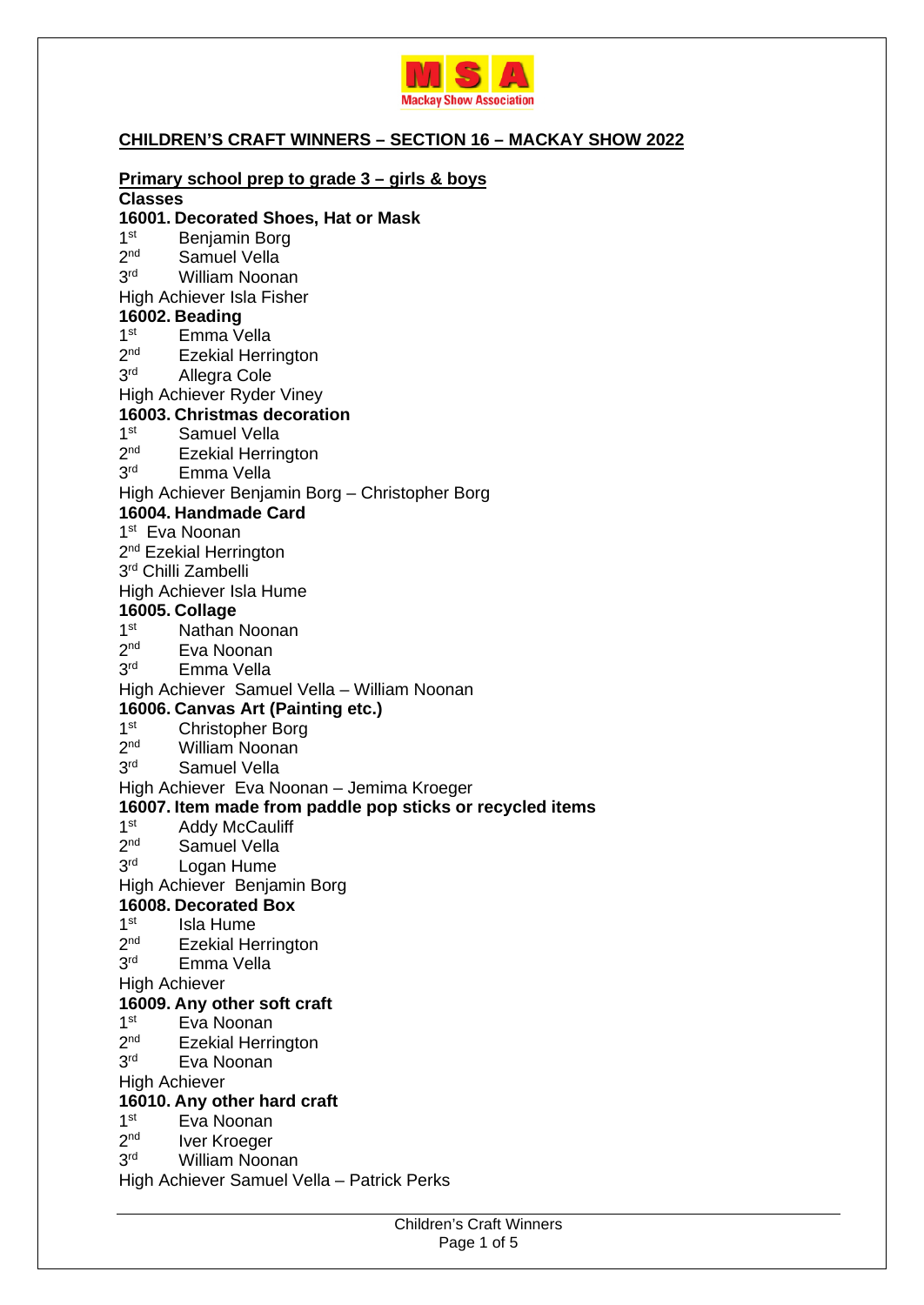# **CHAMPION EXHIBIT JEMIMA KROEGER**

**Primary School grade 4 – 6 girls & boys** 

# **16011. Christmas decoration**

 $1<sup>st</sup>$ **Chelsey Vella** 

- $2<sub>nd</sub>$ Sienna Hume
- $3<sup>rd</sup>$ Liana Herrington

High Achiever

# **16012. Beading**

- $1<sup>st</sup>$ Isabella Symons
- $2<sup>nd</sup>$ **Travis Larking**
- 3rd Emma Downs & Olivia Vella

#### High Achiever Chelsey Vella -Isabella Symons

#### **16013. Decorated box**

- $1<sup>st</sup>$ Sienna Hume
- $2<sub>nd</sub>$ **Olivia Vella**
- 3<sup>rd</sup> **Chelsey Vella**

High Achiever

## **16014. Handmade card**

- $1<sup>st</sup>$ **Brielle Herrington**
- $2<sup>nd</sup>$ Sienna Hume
- $3<sup>rd</sup>$ Chelsey Vella

#### High Achiever Liana Herrington

#### **16015. Collage**

- $1<sup>st</sup>$ Logan Ivory
- $2<sub>nd</sub>$ Chelsey Vella
- 3rd Alexander Perks - Lyric

#### High Achiever Boyd Baxter – Bryce Newman

#### **16016. Canvas Art (Painting etc.)**

- $1<sup>st</sup>$ Aliza Kroeger
- $2<sup>nd</sup>$ Sienna Hume
- 3rd Fynn Kroeger

#### High Achiever

#### **16017. Decorated shoes, hat or mask**

- $1<sup>st</sup>$ Katie Noonan
- $2<sub>nd</sub>$ Liana Herrington
- 3rd **Brielle Herrington**

#### High Achiever Sienna Hume

#### **16018. Item made from paddle pop sticks or recycled items**

- $1<sup>st</sup>$ Boyd / Ava
- $2<sub>nd</sub>$ **Chelsey Vella**
- 3rd **Brielle Herrington**
- High Achiever Katie Noonan

#### **16019. Any other soft craft**

- $1<sup>st</sup>$ Rachel Lambert
- $2<sub>nd</sub>$ Sienna Hume
- $3<sup>rd</sup>$ **Chelsey Vella**

#### High Achiever Fynn Kroeger

#### **16020. Any other hard craft**

#### $1<sup>st</sup>$ Mila Allen

- $2<sup>nd</sup>$ Mila Allen
- 3rd Isabella Rafalo

High Achiever Katie Noonan – Sienna Hume

#### **CHAMPION EXHIBIT AVA McCAULIFF**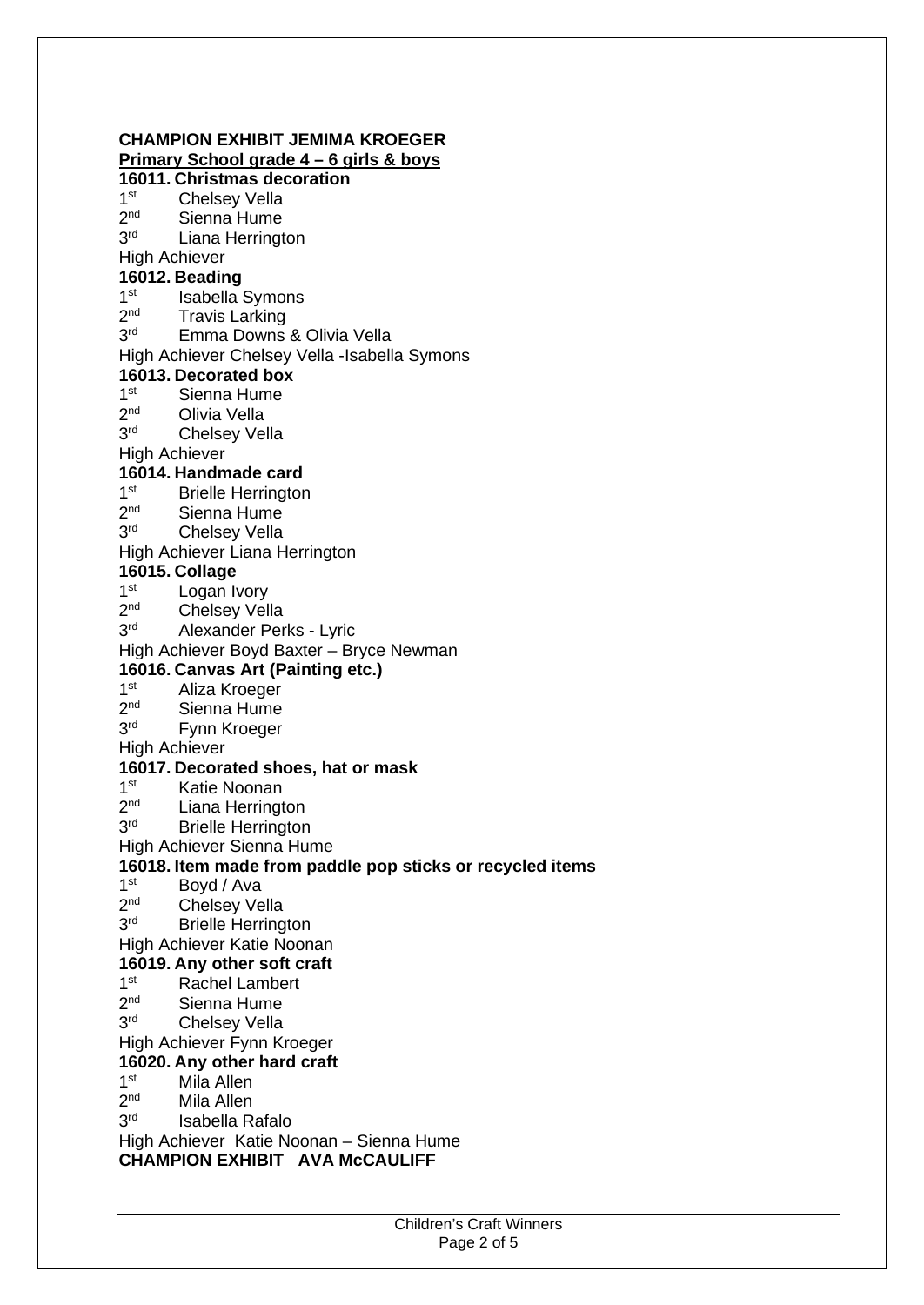**High School grade 7 – 12 girls & boys Classes 16021. Handmade Item**   $1<sup>st</sup>$ Mollie Fitzpatrick  $2<sub>nd</sub>$ Mollie Fitzpatrick 3 rd High Achiever **16022. Machine sewn item**   $1st$ **Mollie Fitzpatrick**  $2<sub>nd</sub>$ Mollie Fitzpatrick 3 rd High Achiever **16023. Mobile or dreamcatcher**   $1<sup>st</sup>$ Vienna Thomson  $2<sup>nd</sup>$ Mollie Fitzpatrick 3 rd High Achiever **16024. Cards or bookmarks**   $1<sup>st</sup>$ Vienna Thomson  $2<sub>nd</sub>$ Mollie Fitzpatrick 3rd Kayla Truman High Achiever Vienna Thomson **16025. Christmas decoration**   $1<sup>st</sup>$ Vienna Thomson  $2<sub>nd</sub>$ Mollie Fitzpatrick 3rd Vienna Thomson High Achiever Mollie Fitzpatrick – Vienna Thomson **16026. Collage**   $1<sup>st</sup>$ Vienna Thomson  $2<sub>nd</sub>$ Mollie Fitzpatrick 3 rd High Achiever **16027. Canvas Art (Painting etc.)**   $1<sup>st</sup>$ Mikayla Perry  $2<sub>nd</sub>$ Mikayla Fry 3rd Georgina Stevens High Achiever Oliver Niemann, Alexandra Gregg, Kayla Truman **16028. Beading or wearable accessories**   $1<sup>st</sup>$ Kayla Truman  $2<sup>nd</sup>$ **Bella Davis** 3rd Kayla Truman High Achiever Mollie Fitzpatrick - Vienna Thomson **16029. Any other soft craft**   $1<sup>st</sup>$ Mollie Fitzpatrick  $2<sub>nd</sub>$ Mollie Fitzpatrick 3 rd High Achiever **16030. Any other hard craft**   $1<sup>st</sup>$ Georgina Stevens  $2<sub>nd</sub>$ Anna Crosson 3rd Caitlyn Rourke – Bella Davis High Achiever Amel Seethyah – Ama Crosson

**CHAMPION EXHIBIT KEENAN BURROW**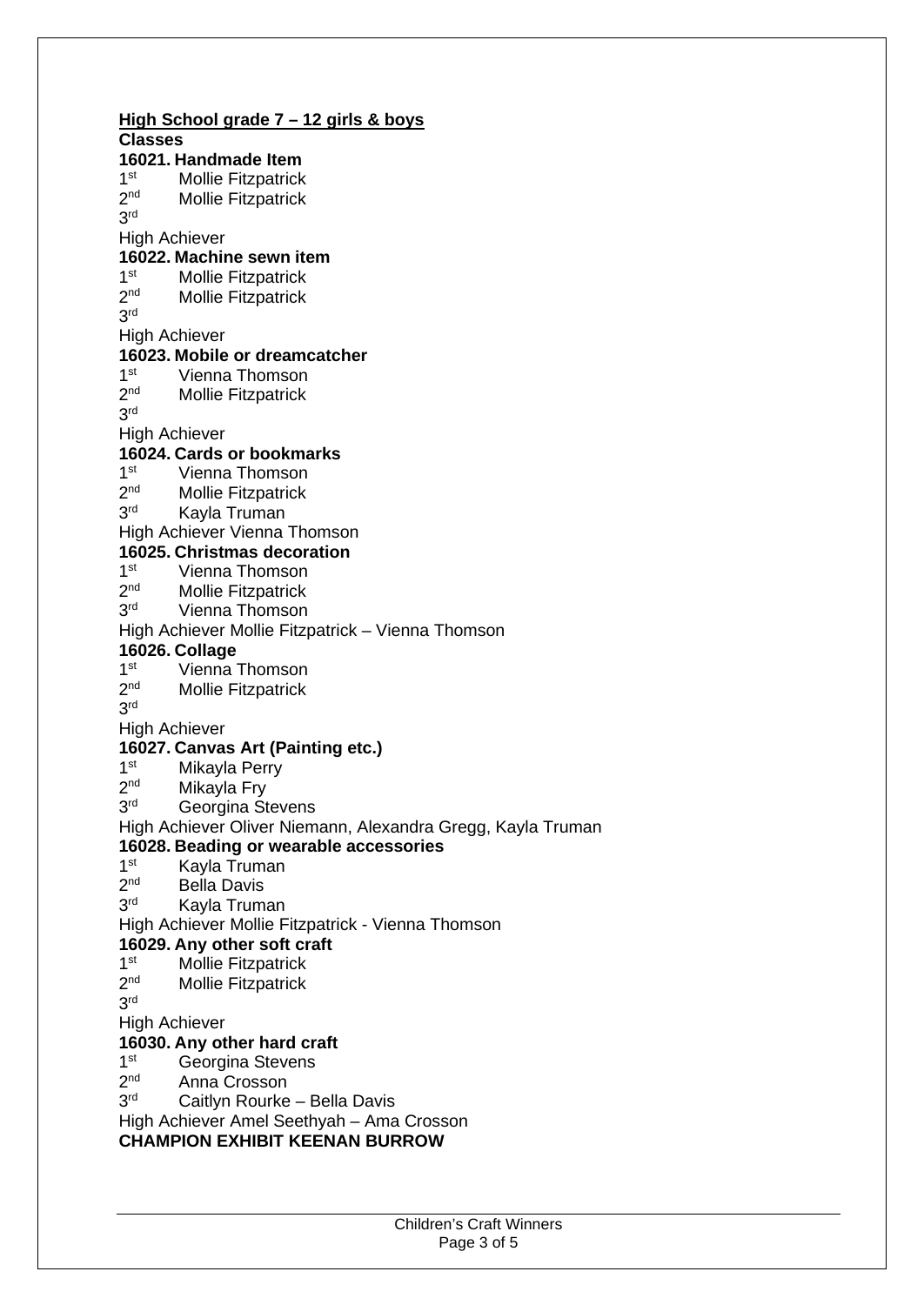### **Kindy and Under – Special Section**

**16031. Item made from boxes (cereal size and under)**   $1<sup>st</sup>$ Connor Sheales  $2<sub>nd</sub>$ Jack Borg 3rd Lance Noonan High Achiever Matthew Perks **16032. Painting of your choice (A4 size or smaller)**   $1st$ Connor Sheales  $2<sub>nd</sub>$ Lance Noonan 3rd **Jack Borg** High Achiever Matthew Perks **16033. Collage**   $1<sup>st</sup>$ Lance Noonan  $2<sup>nd</sup>$ **Matthew Perks** 3rd **Jack Borg** High Achiever **CHAMPION EXHIBIT JACK BORG Scrapbooking boys & girls Classes 16034. Primary School**   $1<sup>st</sup>$ Katie Noonan  $2<sup>nd</sup>$ Chilli Zombelli 3rd Alegra Cole High Achiever **16035. High School**   $1<sup>st</sup>$ Mollie Fitzpatrick  $2<sub>nd</sub>$ Mollie Fitzpatrick 3rd **Mollie Fitzpatrick** High Achiever **16036. Off the paper e.g., photography art, 3D**   $1<sup>st</sup>$ **Mollie Fitzpatrick** 2 nd 3 rd High Achiever **CHAMPION EXHIBIT Mollie Fitzpatrick LEGO CLASSES Primary school prep to grade 3 girls Classes 16037.** Lego creation (not from a kit)  $1<sup>st</sup>$ **Maya Wailes**  $2<sub>nd</sub>$ Willow Allen 3 rd High Achiever Matilda Whittaker, Sarah C, Bethany **Primary school prep to grade 3 boys Class 16038.** Lego creation (not from a kit)  $1<sup>st</sup>$ Christopher Borg  $2<sub>nd</sub>$ Benjamin Borg 3rd Samuel Sheales – Brendan / Hayden / Baley High Achiever Jacob, Nathaniel Whitaker, Lachlan Mickle